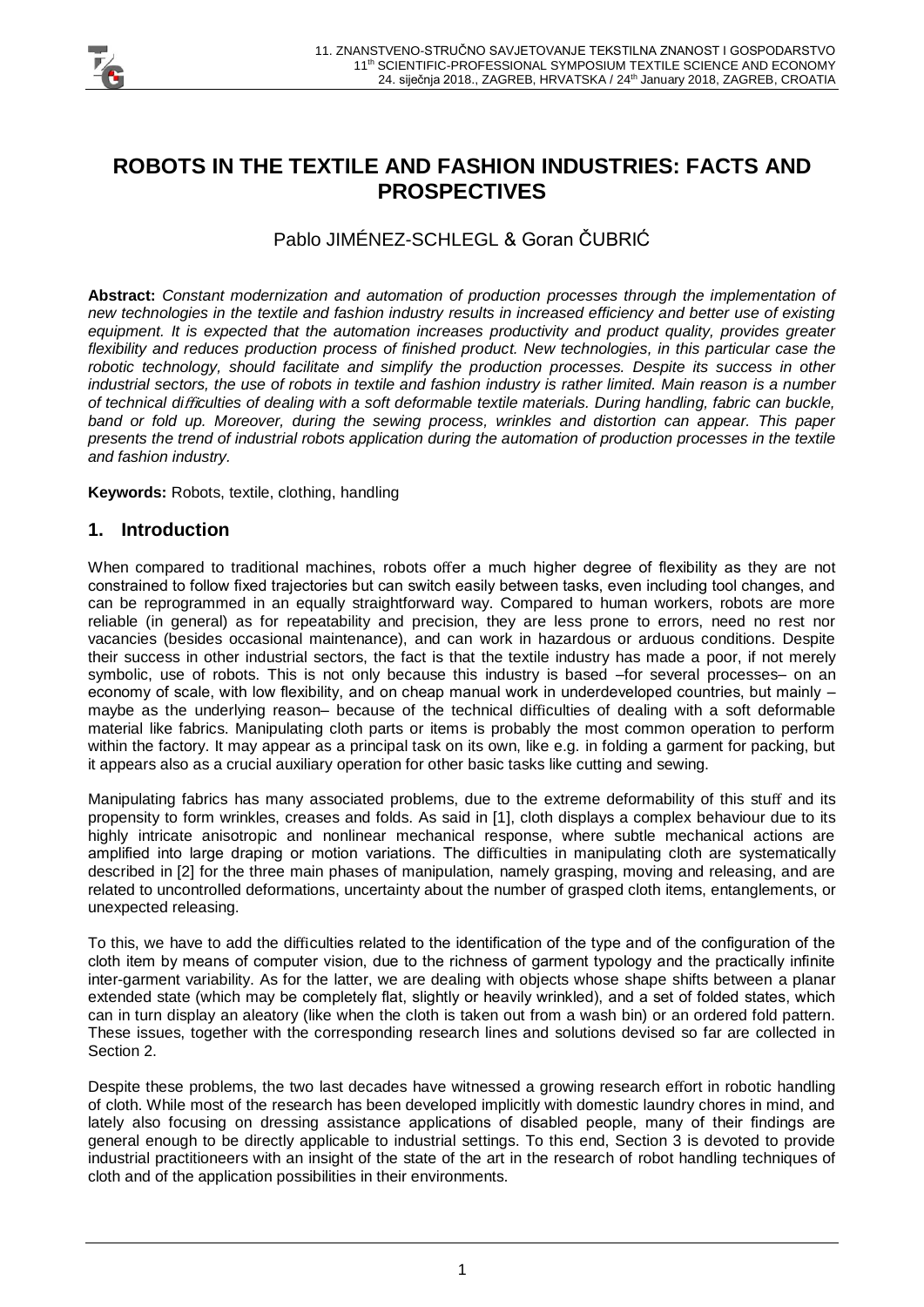

Robots can perform other tasks besides handling, if equipped with the appropriate tools. Cutting is one of such tasks, which raises great interest in the textile and clothing context, as it constitutes the basic operation to perform on the textile sheet. In Section 4 we will revise the different cutting options as well as the possibilities of robotising this operation. The second main task is assembling the cut parts together to obtain a finished garment, by sewing. More than carrying a sewing head, robots are involved in the process by holding and guiding the parts to be sewn while maintaining a certain tension, i.e., to assist the sewing machine. Thus this task could be viewed as a special manipulation action. However, due to its specifity and particularities, as well as regarding its relevance, we have decided it was worthwile to consecrate sewing assistance its own section, namely 5.

With the structure implicitly sketched out in this Introduction we practically cover the whole subject of potential (and in some cases actual) robotization of processes in the textile industry, or at least of its main parts. Some final comments and suggestions are provided in Section 6.

# **2. Perception**

The versatility and flexibility of robots is clearly conditioned by their perception abilities. The more the robotic system is informed about the actual and present circumstances of its environment, the more appropriate response it can provide through its actions. The most powerful input source is vision, with high discriminative capabilities as for the external features of the objects, i.e., their appearance. However, due to occlusions, ambiguities, bad illumination, etc. vision alone is sometimes not enough: in those cases, in a quite natural way, another perception source can complement vision and avoid such shortcomings, namely force sensing. These two perception types are examined next as for their application in the cloth and garments settings.

## **2.1 Vision**

The most common use of computer vision in the industrial environment is failure detection and defect localization. In the textile and clothing industry, this may range from detecting weave defects in the fabrics to determine that the dimensions of a cut piece do not correspond to the specifications. This is a well-known and classical application of computer vision, and if used within a robotic cell or line, it may trigger the response of the robot retiring the faulty part. In this section, however, we are going to examine more nonconventional uses of vision.

## 2.1.1 Grasp point detection

The vision system has to determine at which point should the robot grasp the cloth item. This may be an arbitrary point to just pick up a cloth from an unordered pile, or specific points like the shoulders of a pullover, the waistline of trousers, the collar of a polo shirt, or even at a point corresponding to a node of a preexisting model of the garment piece. Extensive research has been done in this subject, which is closely related to state recognition.

## 2.1.2 Classification and state recognition

If different garment types or parts may be present at the production line, the vision system has to be able to discriminate (i.e., to classify) between them. Even if there is only one type of garment, computer vision may possibly be endowed with the task of distinguishing between different states, e.g. along a folding process. Computer vision methods, both in 2D and 3D, provide the necessary feature and shape recognition abilities, often trained with machine learning methods working on models or real images of the garments. These methods, together with grasp point recognition, are surveyed in [3].

## 2.1.3 Seam tracking

Seam tracking involves continuous image processing while sewing is taking place, i.e., it has to be a closed loop control process, for robustness reasons (due to wrinkle formation and inaccuracies in the robot). The main issue and responsibility of the vision system, as mentioned in Section 5.2 below, is to guarantee that seam allowance is kept within specifications. The control law in this case consists in a commanded rotation velocity of the cloth proportional to the estimated seam width error and the angle between the trajectory tangent and the direction of sewing (both measured from the images), which is achieved by the corresponding rotations of the gripper's fingers [4] or of the simultaneous rotation of the two grippers in a bimanual manipulation. Occlusions of the stitching point by the pressing foot of the sewing machine lead to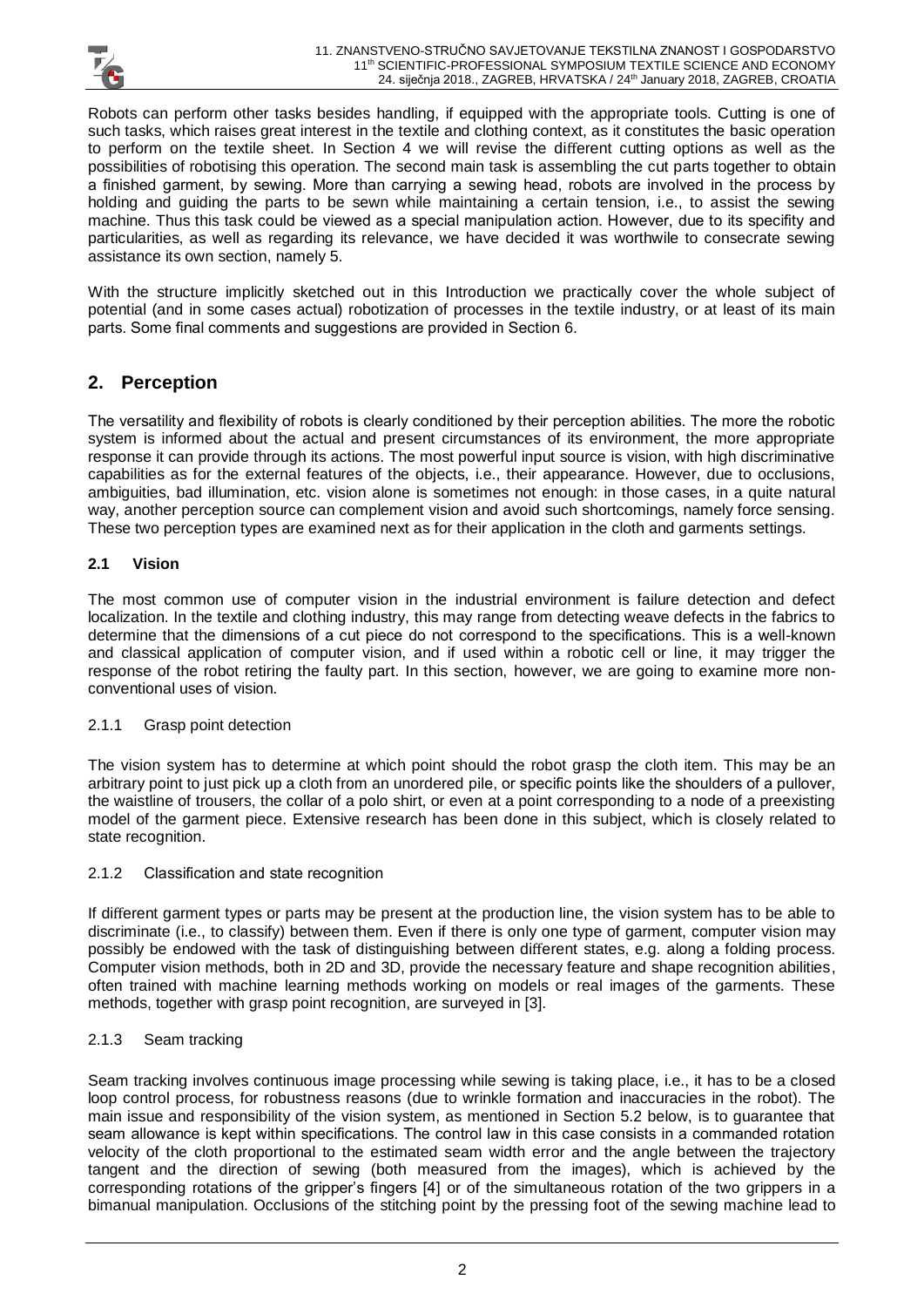

having to anticipate possible errors. A 2 1/2 D visual servo system which combines position-based and image-based approaches is followed in [5-7] which use both a panoramic camera mainly for presewing tasks (see Section 5.2) and a zoom-lenses equipped camera for the area near the needle. They do also address the issue of approximating curved edges with straight segments. Regarding the control technique, they discard model-based strategies due to difficulties in accurately predicting the behavior of fabrics, and resort to a fuzzy logic controller instead. Alternatively, edge sensors may be used instead of cameras. Line sensor arrays installed in front of the presser foot that can measure seam allowance error online [8, 9].

# **2.2 Force**

Force is usually measured by using a Force/Torque (F/T) sensor mounted on the robot's wrist, just before the gripper. In handling applications, it can inform about accidental contacts with the environment, the force exerted during a cloth flattening operation (see Section 3.2), the degree of stretching out a held-up piece of cloth [10], or whether the grasping of a garment has been successful. The most demanding and critical use of F/T sensors is tensile force control in sewing applications. Here, the robot has to pull, with a force that has neither to be too low (to avoid the formation of wrinkles) nor too large (to avoid stick-slip phenomena between fabric and support as well as disturbances in the feeding system) [9]. The appropriate tension to be applied depends on the extensibility of the particular type of fabrics, and also on the seam direction with respect to the yarns [5]. Moreover, the fabrics properties are not constant during sewing, but nonlinear functions of the distance between the grasp point and the needle, which decreases with time [4,11].

An alternative to use a wrist-located F/T sensor is to compute the end-effector forces from the torques exerted at the joints by the motors, or to estimate the external force applied to the robot from its dynamic behavior. This allows to obtain forces exerted on any point along the robot's arm. However, in [12, 13] this method is used to evaluate just an end-effector action: by their weight, the system discriminates how many garments (or if any at all) has grasped the robot from an unordered pile of similar pieces.

# **3. Handling**

Handling is the basic material transference operation, but it comprehends many shapemodifying actions as well. As this kind of tasks is shared in different domains, these are the actions that also have received more attention from the research community.

## **3.1 Grasping**

The textile and cloth industry has developed along the years different types of grasping devices, mounted on special purpose machines. Some of such grippers could actually be mounted on a robot. Such grasping devices are generally classified attending to the physical principle they are based on. In this sense, we can distinguish between mechanical impactive (pinch and/or clamp grippers) and ingressive (intrussive, i.e., needles, and nonintrusive like velcro and carden or brush), surface attraction which in turn can be based on suction (vacuum, Bernouilli, etc.) or electrostatic, and finally of the contigutive type, with the variants of chemical (washable) adhesion, thermal criogenic (freezing water), or thermal melting resin, figure 1.



**Figure 1**: Handling with robot, a. mechanical grasping of cloth, b. vacuum grasping of textile material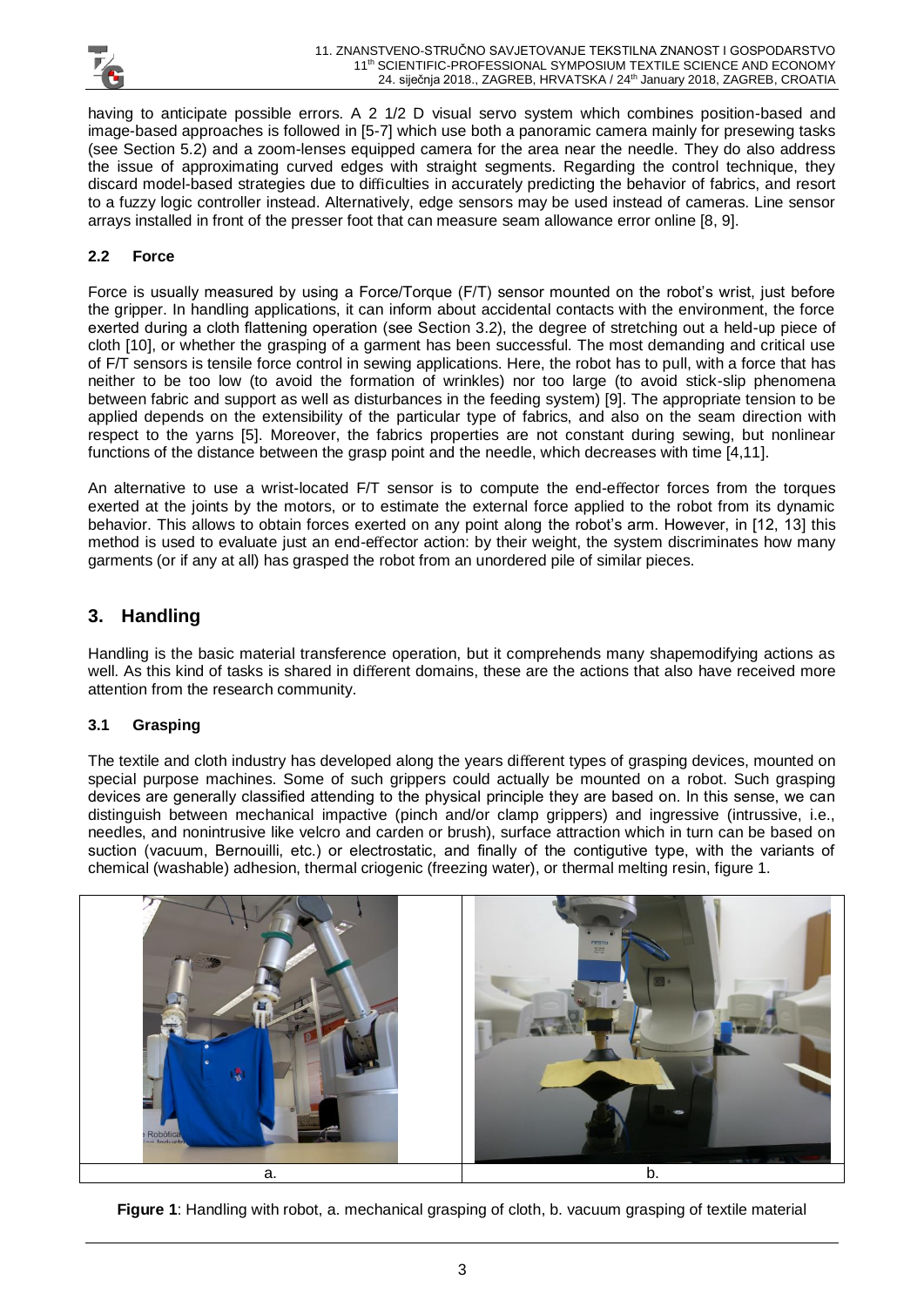

There is no ideal type of gripper for all kinds of fabrics and applications: ingressive grippers are contraindicated for handling delicate textiles, whereas leather should not be humidified, which invalidates criogenic gripping, or vacuum grippers do not work for very porous material like knitted wool. The most similar to an all-purpose gripper is precisely the most extended gripper type, namely the impactive one, as it is also the most similar to the human hand (although, in most cases, in the simplified twofingered version).

#### **3.2 Manipulative actions**

Next we list the basic manipulative actions with a short description and achievements attained so far.

• **Picking** usually means to separate a cloth part from the top of an ordered pile of identical parts, or to lift it from a table or similar surface. A typical requirement of this operation is to avoid deformations of the cloth part, which is satisfied by specialized ways of grasping, as seen above. In some cases it may also mean to take one item out of an unordered bunch. The critical sensing action is to determine where to grasp (see Section 2.1.1). Grasping is followed by a lifting or departing action, which should have no more difficulties than the standard ones of kinematic feasibility testing and collision avoidance.

• **Positioning by sliding on a surface (dragging and/or wiping)** is about changing the position of a fabric part lying on a surface like a table, while maintaining the fabric-surface contact. Interesting variants, from an industrial point of view, include dragging without deformations [14], wiping to create a crease at which to grasp the fabrics [15], or indirect simultaneous positioning, i.e. displacing a given cloth part towards the desired location of a specific set of unreachable positioned points by shifting another set of points, the manipulated points, to the destinations previously computed under a deformation model of the fabric item [16, 17].

• **Placing, laying** is also a positioning action, but now with an aerial approximation. In [18], different travelling directions and velocities have been tested, as well as the condition of obverse or reverse warpage, to determine the conditions of succesfull placing (without remaining folds).

• **Immobilizing** seeks to have full control on the cloth item's shape, or part of it, determining how many fingers (grasp locations) are necessary and where they have to be located to immobilize arbitrary nonstretchable cloth polygons [19].

• **Flattening by sweeping, dragging and ironing** include all the techniques devised for eliminating wrinkles from flat lying cloth. Transversal sweeping motions [20] may not be enough if the wrinkle is to high, creating local looping folds instead. Longitudinal sweeps or combinations of sweeps with pinching and dragging actions can be used in such cases [21, 22]. Ironing is another cloth flattening task, analized for possible robotization in [23]. It should be noted that the so called robot iron from Siemens (Siemens Dressman TJ10500) isn't actually a robot, but a special device for ironing (exclusively) shirts.

• **Unfolding**, spreading can be performed in a variety of ways, but the most common ones are unfolding on a table, by grasping a corner or an edge and spreading the overlapped fabric [24], or in the air (i.e., with the cloth item hanging from the manipulating grippers) combining gravity and rehandling until the garment is held at the same hemline by two grippers [25]. A flattening plus unfolding strategy is described in [26]. In any case, a vision system is required to certify the progress of the process, i.e., to determine the achievement of the successive states.

• **Folding** refers both to the individual action of bending and laying a cloth partially on itself, as well as to the sequence of single folds aimed at obtaining a given folded shape. A special gripper for grasping the cloth at two adjacent corners is built and used in [20] with a single robot, but the most common option is to resort to two coordinated robots. Folding takes places either on a surface like a table (recent references are [14, 21, 27-30]) or in the air [31]. The location and sequence of folds is generally known beforehand. Due to the symmetry of garments, manipulability can be considered to decide between equivalent sequences [14].

# **4. Cutting**

When cutting fabrics, robots are faced with the dilemma whether to perform single-ply or multiple-ply (bundle) cutting. The latter, which may process up to 100 layers, is in principle much more efficient, but it is also more error-sensitive, as a single error affects a lot of fabrics and not just one layer. Bundle cutting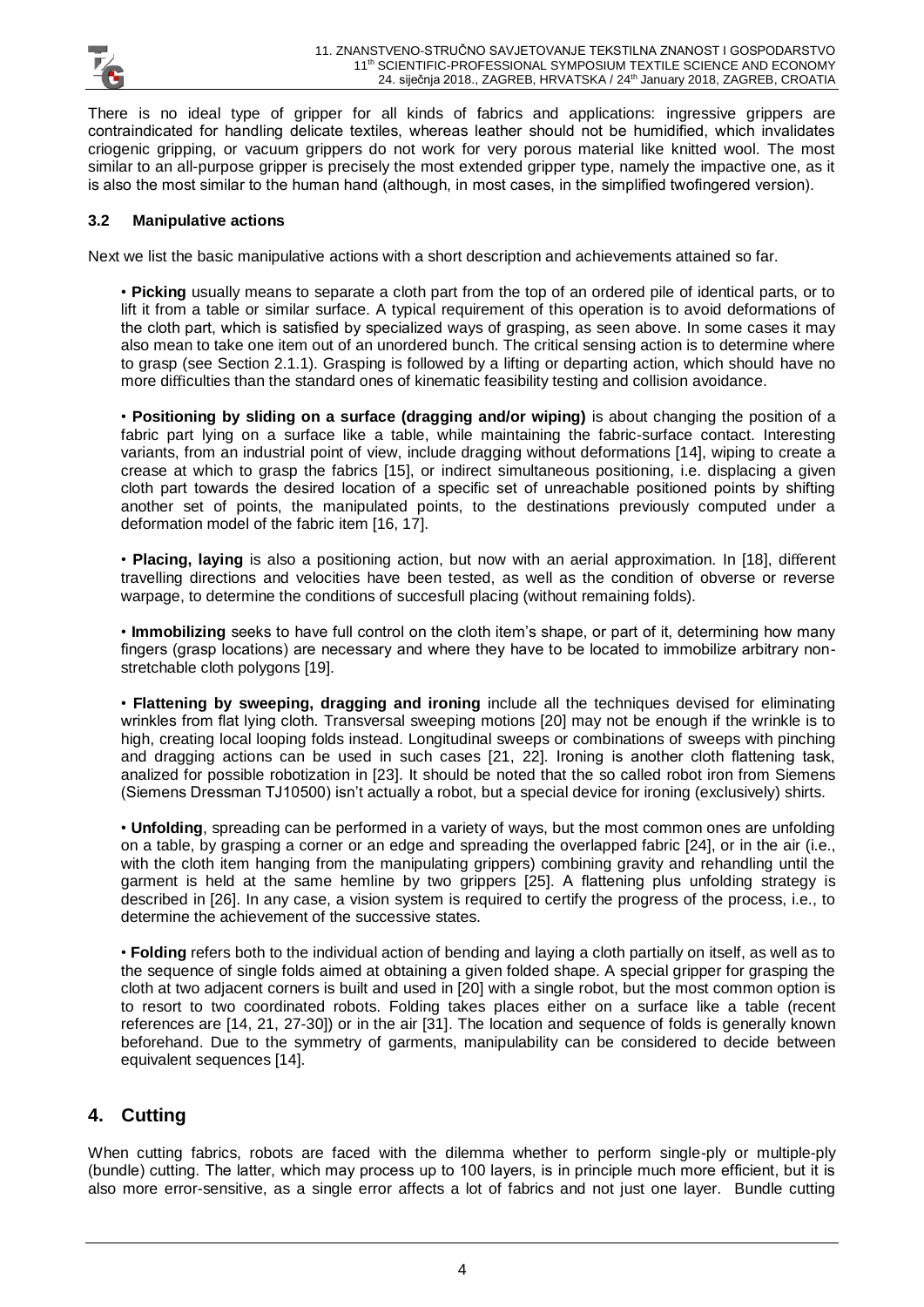comes inherently with another advantage: it provides automatically a buffer for the other sections along the processing of cloth. In contrast, it presents a very long in-process time (20-30 days vs. few hours) [32].

With respect to the cutting processes themselves, we may distinguish between the classical mechanical cutting procedures and the advanced ones. As for the first, GERBERcutters®, while not general-purpose robots, as they are specifically designed to perform exclusively cutting operations, share with standard robotic manipulators the capacity of easy reprogramming and switching between different cutting patterns. They provide conveyored single-ply and multiple-ply cutters, as well as single-ply static cutters. Others devices can considered as well, like Dekcell CNC oscillating knife cutter.

Advanced cutting includes laser, water-jet, and plasma cutting:

- Laser cutting requires focusing a powerful beam of light on a small area of fabrics. Beams are Vshaped, with a size of 0.004 of an inch. They may be oriented in different directions and exert no pressure on fabrics, which remains static. It is a high-speed and high accuracy process, but produces heat emission, which may possibly seal cut edges (this is an advantage in the case of fabric that ravels), and may also fuse together multiple plies (this disadvantage is not present when fabrics are not thermoplastic [32].
- Water-jet cutting involves a high pressure (70000 pounds per square inch) tiny water jet (0.001 to 0.0015 inch diameter). It allows to cut multiple-ply (although, after few layers the water power is severely retarded) without fusing, but may fray and tangle yarns of some fabrics. It is useful if heat has to be avoided and water absorption is not important. It requires filtering and deionization of water[32].
- Plasma jet cutting is indicated for single-ply, but it is cheaper than laser. In this process, an inert gas is blown at high speed out of the nozzle. At same time, an electrical arc is formed through the gas between the nozzle and the surface being cut, turning some of the gas to plasma. Plasma arcs reaches temperature up to 25000 °C and because of that is not commonly used for textile [33].

Robots equipped with cutting devices can certainly perform such operations. However, additional equipment is required to hold fabrics in place, mainly in the case of mechanical cutting which exerts pressure and therefore causes possible displacements in the material.

# **5. Sewing**

In automated sewing, robots either carry a stitching head along the seam, or they assist a sewing machine. Next we explore both variants.

## **5.1 Sewing heads**

In this first sewing variant, the robot is equipped with a sewing head instead of a gripper, and it is continuously carried along the seam line of a stationery work piece. This variant does not need feeding material system that is obligatory in conventional stitching machines.

Due to the specificity of 3D sewing with the existing traditional seam (lock stich 301), new types of stitching have been developed where the sewing head accesses to the work piece from one side. The simplest approach is a tufting process, where a needle pushes the thread into the material. Due to the friction between the thread and the material, the thread remains inside the material after pulling the needle. Another stitching type is the so called "one side stitching". Here, one needle carries the thread penetrating through the material. The second needle, whose point is formed as a hook, also penetrates into material, grabs the loop made by the thread of the first needle and pulls it to the top.

In a second kind of sewing with two needles both carry the thread. A sewing thread loop formed by the first needle is taken up by the second needle and the chainstitch is created. Another way for connecting a textile material is by a blind stitch where the stitch impression is not showing on the right side of the garment. This type of sewing uses a curved needle that slightly penetrates the surface of the material and emerges on the same side as it enters. Besides sewing, the textile material can also be joint by welding. Materials suitable for welding must include 50-65% synthetic fibres [34-38].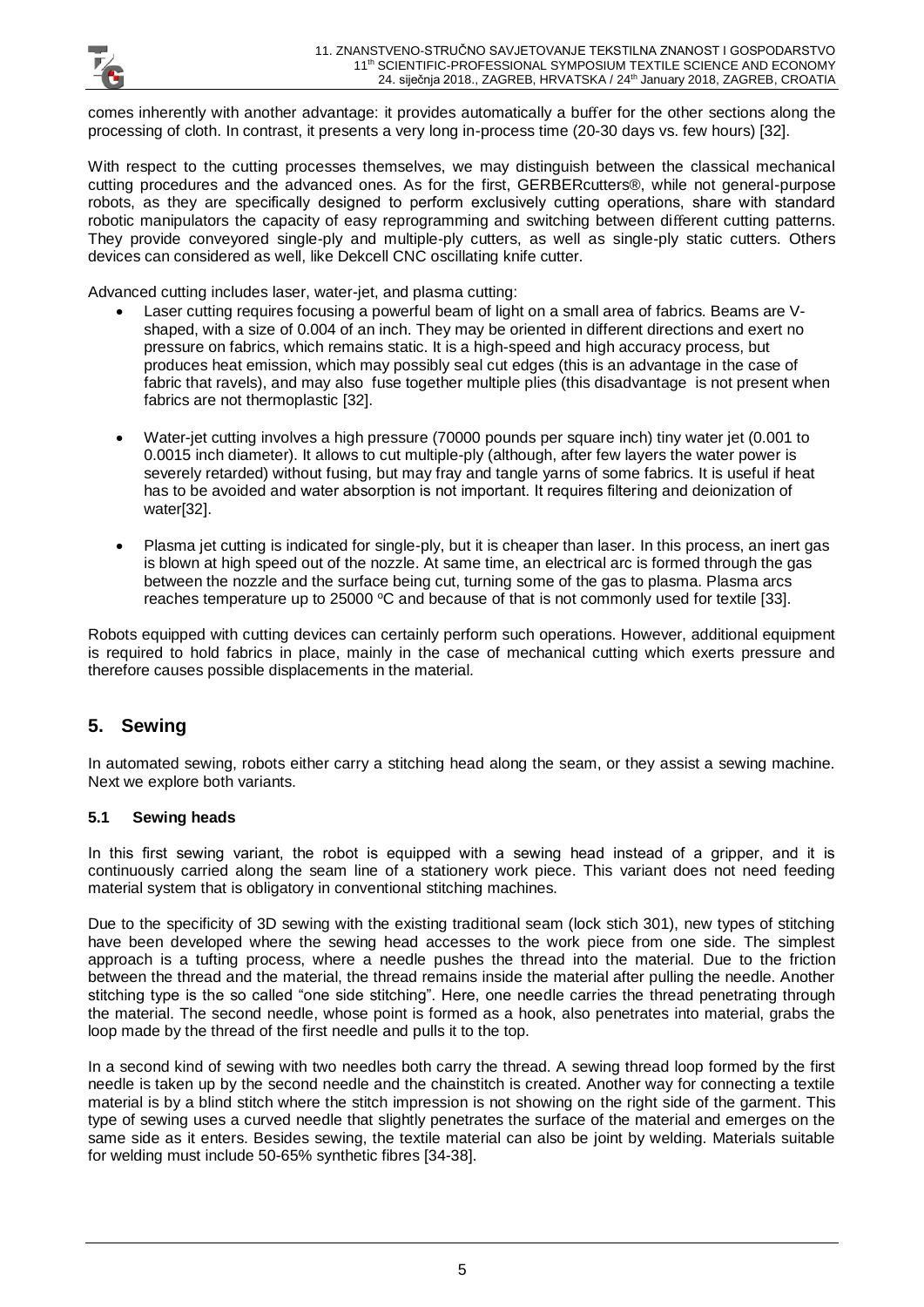

**Figure 2**: One side stitching, a. tufting, b. two needle – one thread, c. two needle – two thread

#### **5.2 Sewing assistance**

In the second variant the role of the robot consists in assisting a sewing machine by feeding and controlling the fabrics to be sewn. The robot grasps the cloth and guides it along a controlled trajectory. Sewing implies also a series of preliminary tasks, like the recognition of the fabric's shape by the camera system, the distinction of joining seams from decorative stitches, the planning of the sewing sequence, the extraction of the "seam line" by image processing (i.e., from the cloth panel's contour and considering the seam allowance –the distance between the fabric border and the seam– for the particular garment piece), and the initial positioning of the robot end-effector [5]. Planning obviously depends on the two first tasks, as the optimal sequence of sewing processes is conditioned by the shape of the panels to be sewn and decorative seams (involving only one cloth layer) should be sewn before union seams. This planning affects exclusively the sequencing of sewing operations, as for the execution of sewing itself online tracking (and seam line extraction) is required (see Section 2.1.3). In between these preliminary tasks and the sewing itself, a manipulative robot may also be responsible of adequately positioning the cloth at the point under the needle where sewing has to start.

Manipulation during the sewing process can be performed either with a single robotic arm [4-6] or be based on a bimanual system [9, 39]. In any case, the fabric is pulled forward by the sewing machine's feed mechanism (the feed dogs). The duties of the robot, which is holding the fabric behind the needle in the direction of advance, are twofold: to rotate the fabric panel around the needle to keep seam allowance within specifications, and maintaining a certain tensional state in the fabrics to prevent seam buckling or puckering. This involves to control positional accuracy (the stitching has to keep seam allowance within certain tolerances), velocity (both in direction, to adjust to possible changes in the seam orientation, as well as in module to ensure a uniform stitching, depending on the sewing machine shaft velocity), and tension (to avoid seam puckering, as described in Section 2.2). Additionally, robots have to maintain the fabrics flat against the table, which conditions the most extended grasping solution to be just downwards pressing fingers.

Quite recently Jonathan Zornow has presented Sewbo, a system that allow easy manipulation of cloth for sewing, by chemically stiffen fabrics, drenching it into a washable liquid polymer

# **6. Conclusions**

The expansion of robotized solutions falls within the flexible production paradigm, which allows the apparel and fashion industry to evolve from an economy of scale towards an economy of scope [40] (the benefits of robot-driven flexibility in the apparel industry was identified quite earlier, see for example [41]). The authors identify three characterising manufacture sections along garment production, namely the storage and the retrieval processes of fabric from the warehouse in preparation for manufacture, the laying and cutting processes of garment components, and the assembly and sewing processes of garments. It is in the latter two sections where cloth is actually handled as soft material (the first one is rather about cloth rolls managing, except maybe for the last process in this section, which is inspection and defect-mapping). Among the basic tasks where robots (may) appear manipulating cloth parts there are picking up (a variant is separating from a pile), laying/positioning and immobilizing, sewing, ironing/pressing, inspecting, folding and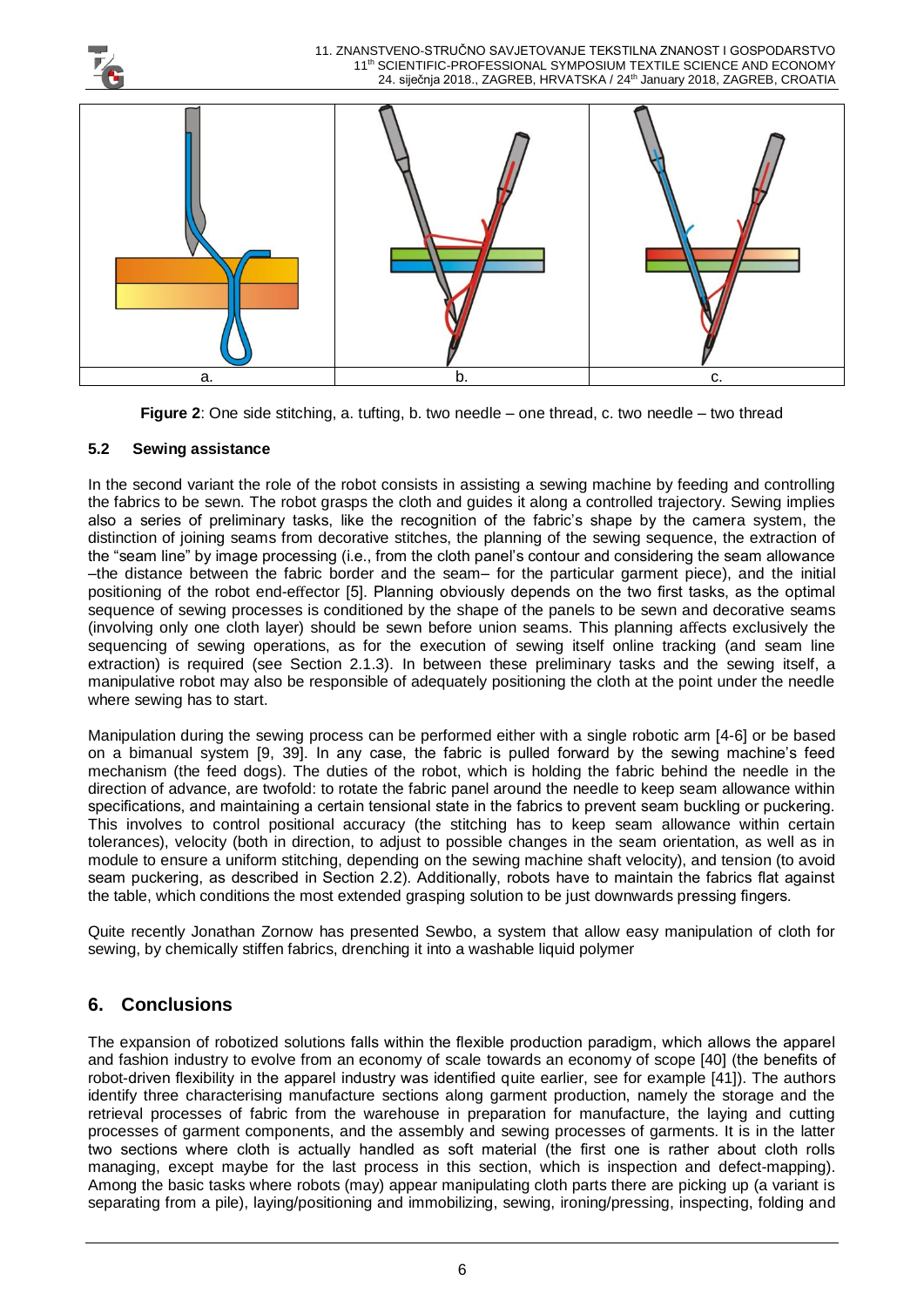

packaging. In this paper, we have grouped all these actions within generic handling tasks, cutting and sewing. We have shown that the state of the art in research is ripe for its application in real industrial settings.

#### **References**

- [1] Magnenat-Thalmann, N. & l Volino, P.: From early draping to haute couture models: 20 years of research, *The Visual Computer*, **Vol.** 21, No. 8 (2005), pp. 506–519.
- [2] Gualtiero Fantoni, Marco Santochia, Gino Dinia, Kirsten Tracht, Bernd ScholzReiter, Juergen Fleischer, Terje Kristoffer Lien, Guenther Seliger, Gunther Reinhart, Joerg Franke, Hans Nrgaard Hansen, and Alexander Verl. Grasping devices and methods in automated production processes. CIRP Annals - Manufacturing Technology, 2014.
- [3] Pablo Jiménez, "Visual Grasp Point Localization, Classification and State Recognition in Robotic Manipulation of Cloth: an Overview", Robotics and Autonomous Systems, 92: 107-125, 2017.
- [4] David Gershon. Parallel process decomposition of a dynamic manipulation task: robotic sewing. Robotics and Automation, IEEE Transactions on, 6(3):357–367, Jun 1990.
- [5] Panagiotis N. Koustoumpardis, Paraskevi Zacharia, and Nikos A. Aspragathos. Intelligent robotic handling of fabrics towards sewing. In Industrial Robotics, chapter 28, pages 559–581. 2006.
- [6] Paraskevi Zacharia. Robot handling fabrics towards sewing using computational intelligence methods. In Dr. Ashish Dutta, editor, Robotic Systems - Applications Control and Programming, pages 61–84. 2012.
- [7] Paraskevi Th. Zacharia, Nikos A. Aspragathos, Ioannis G. Mariolis, and Evangelos Dermatas. A robotic system based on fuzzy visual servoing for handling flexible sheets lying on a table. Industrial Robot, 36(5):489–496, 2009.
- [8] J. Schrimpf, M. Lind, and G. Mathisen. Real-time analysis of a multi-robot sewing cell. In Industrial Technology (ICIT), 2013 IEEE International Conference on, pages 163–168, Feb 2013.
- [9] J. Schrimpf, L.E. Wetterwald, and M. Lind. Real-time system integration in a multirobot sewing cell. In Intelligent Robots and Systems (IROS), 2012 IEEE/RSJ International Conference on, pages 2724– 2729, Oct 2012.
- [10] CloPeMa Consortium. The robot clopema clothes perception and manipulation, 2015.
- [11] Panagiotis N. Koustoumpardis and Nikos A. Aspragathos. Intelligent hierarchical robot control for sewing fabrics. Robotics and Computer-Integrated Manufacturing, 30(1):34–46, 2014.
- [12] Adri`a Colom´e, Diego Pardo, Guillem Aleny`a, and Carme Torras. External force estimation for textile grasp detection. In Intelligent Robots and Systems (IROS), Workshop: Beyond Robot Grasping-Modern Approaches for Learning Dynamic Manipulation, 2012 IEEE International Conference on, 2012.
- [13] Adri`a Colom´e, Diego Pardo, Guillem Alenya`, and Carme Torras. External force estimation during compliant robot manipulation. In Robotics and Automation (ICRA), 2013 IEEE International Conference on, pages 3535–3540, May 2013.
- [14] Karthik Lakshmanan, Apoorva Sachdev, Ziang Xie, Dmitry Berenson, Ken Goldberg, and Pieter Abbeel. A constraint-aware motion planning algorithm for robotic folding of clothes. In Jaydev P. Desai, Gregory Dudek, Oussama Khatib, and Vijay Kumar, editors, Experimental Robotics, STAR 88, volume 88 of Springer Tracts in Advanced Robotics, pages 547–562. Springer, 2012.
- [15] Mizuho Shibata, Tsuyoshi Ota, and Shinichi Hirai. Wiping motion for deformable object handling. In 2009 IEEE International Conference on Robotics and Automation, ICRA 2009, Kobe, Japan, May 12-17, 2009, pages 134–139, 2009.
- [16] Shinichi Hirai. Indirect simultaneous positioning of deformable objects by redundant fingers without physical parameters. In Complex Systems Intelligence and Modern Technological Applications (CSIMTA 2004), pages 509–514, 2004.
- [17] T. Wada, S. Hirai, S. Kawamura, and N. Kamiji. Robust manipulation of deformable objects by a simple pid feedback. In Robotics and Automation, 2001. Proceedings 2001 ICRA. IEEE International Conference on, volume 1, pages 85–90, 2001.
- [18] Mizuho Shibata, Tsuyoshi Ota, Yoshimasa Endo, and Shinichi Hirai. Handling of hemmed fabrics by a single-armed robot. In 4th IEEE Conference on Automation Science and Engineering, Key Bridge Marriott, Whashington DC, USA, pages 882– 887, 2008.
- [19] Matthew P. Bell and Devin J. Balkcom. Grasping non-stretchable cloth polygons. Int. J. Robotics Research, 29(6):775–784, 2010.
- [20] K. Paraschidis, Nikolaos Fahantidis, Vassilios Petridis, Zoe Doulgeri, Loukas Petrou, and Georgios Hasapis. A robotic system for handling textile and non rigid flat materials. Computers in Industry, 26(3):303–313, August 1995.